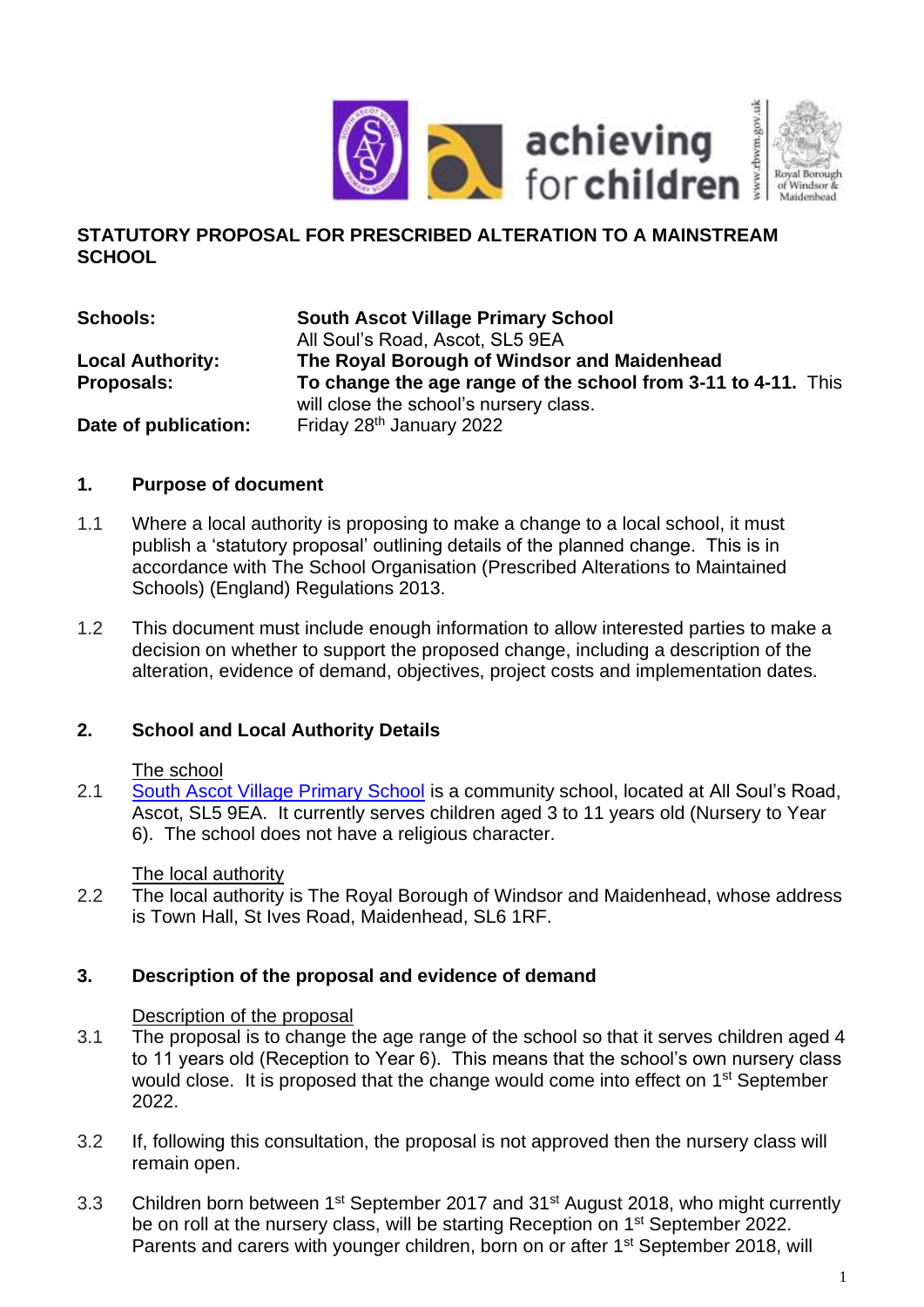need to make new arrangements for their early years education if the proposal is approved.

- 3.4 There are a number of Ofsted registered early years providers in the local area, and their details are given at the end of this section. You may find it helpful to print out this page. You can also find out more about early years by visiting our website [here.](https://rbwm.afcinfo.org.uk/pages/community-information/information-and-advice/early-years-and-childcare/early-years-funding)
- 3.5 The proposed change will not affect existing entitlements to funded childcare provision, as set out by the government [here.](http://www.childcarechoices.gov.uk/)

#### Evidence of demand

- 3.6 The number of children attending the nursery class has fallen sharply over the past few years. The school had 64 nursery children in Spring 2012, but just 9 in Spring 2021. The numbers are falling mainly because South Ascot Village Primary School's nursery class (like other school nursery classes) only offers places during school term time.
- 3.7 The demand for school places generally in the Ascot area is set to remain relatively low, as the number of births locally remains at around 100 to 120. This compares with an average of around 160 births annually a decade ago.
- 3.8 It is not thought likely, therefore, that there will be any significant increase in demand for places at South Ascot Village Primary School's current nursery provision for the foreseeable future.
- 3.9 Schools receive funding for nursery classes based on the number of children attending. With low numbers, that funding is not sufficiently covering the cost of providing the nursery class and so the main school budget is covering the shortfall. This is reducing the funding for teaching and learning in other year groups. The headteacher and governors believe that this situation is not sustainable in the long term.
- 3.10 The headteacher and governing body have considered whether the nursery class could increase its numbers by taking younger children, but they would still not be able to offer the wraparound care that parents are looking for. Also, the staffing ratios are higher for two-year olds, which mean that there would be additional costs, offsetting any gain from having more children.

# **4. Objectives of the proposal**

- 4.1 The objective of the proposal is to close an increasingly unviable nursery class.
- 4.2 There are a number of Ofsted registered early years providers in the local area which have spaces. Their details have been provided to parents and carers as part of the public consultation on the proposal.

# **5. Effect on other educational institutions in the area**

5.1 There are not expected to be any negative implications for other schools in the local authority area.

# **6. Project costs and long-term value for money**

# Capital costs

6.1 There are no capital costs arising from this proposal.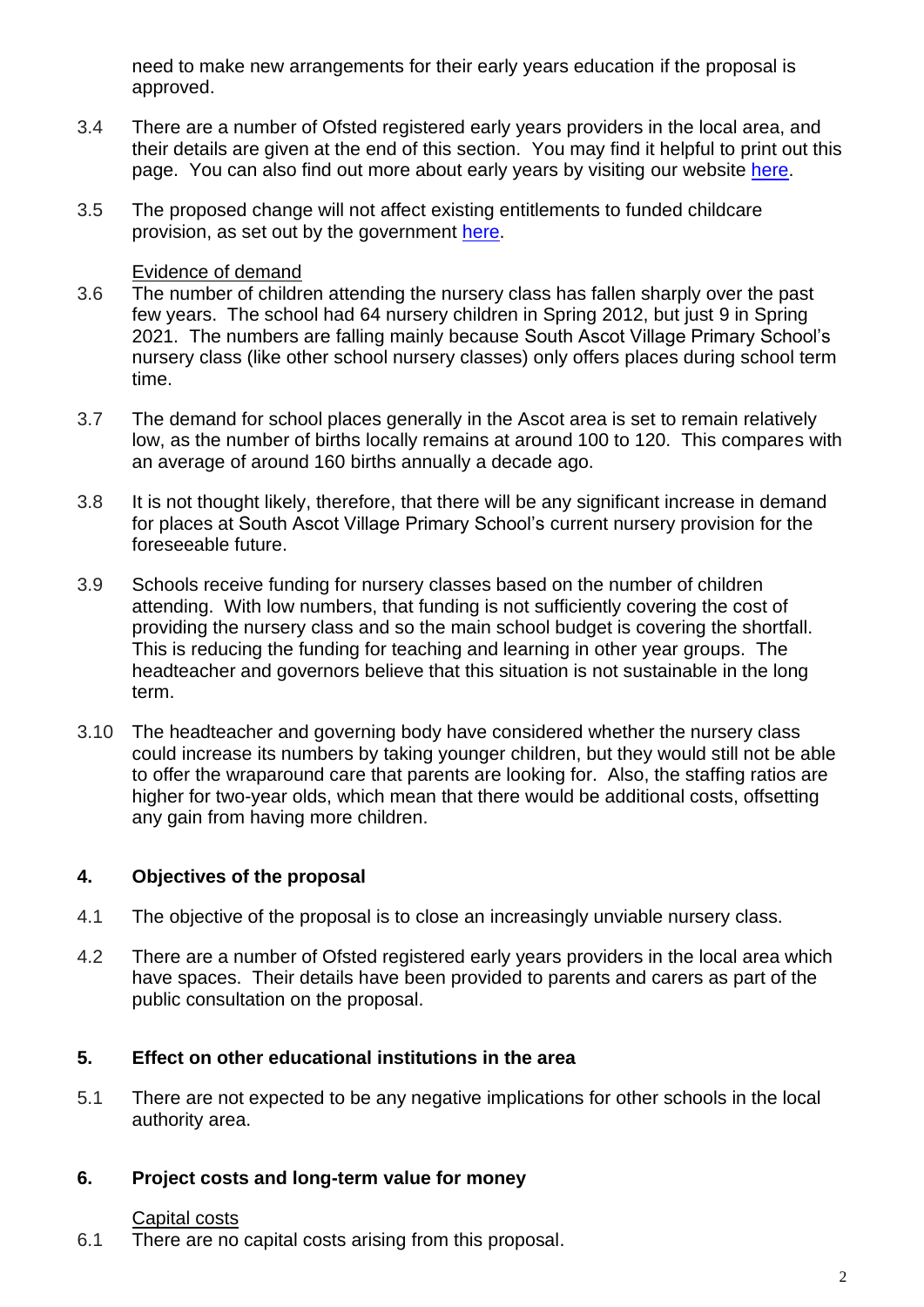Revenue funding

6.2 If the proposal is approved, South Ascot Village Primary School will no longer need to support an unviable nursery class with its revenue budget.

#### Impact on the local authority's revenue funding

6.3 There will be minimal impact on the local authority's revenue budget for schools.

# **7. Implementation plan**

- 7.1 Government statutory quidance<sup>1</sup> on making prescribed changes to mainstream schools such as the one proposed here sets out four stages for implementation:
	- **Stage 1.** Publication of the proposal.
	- **Stage 2.** 4 week representation period, also known as 'formal consultation' period.
	- **Stage 3.** Decision (to be within two months of the end of Stage 2).
	- **Stage 4.** Implementation.
- 7.2 The guidance also strongly recommends that there is public consultation prior to Stage 1 (often called 'informal' consultation).
- 7.3 Informal public consultation with parents and carers, staff, governors and local residents began on Monday 11<sup>th</sup> October 2021, with a deadline of Friday 19<sup>th</sup> November 2021 for responses.
- 7.4 11 responses were received, and there was only limited support for the proposal, as set out in Table 1.

# **Table 1: Summary of responses**

| <b>Response</b>                                                                                                                      | No. | $\frac{9}{6}$ |
|--------------------------------------------------------------------------------------------------------------------------------------|-----|---------------|
| Yes, the proposed changes to the nursery provision<br>at South Ascot Village Primary School should go<br>ahead.                      | 3   | 27%           |
| No, the proposed changes to the nursery provision<br>at South Ascot Village Primary School should not go<br>ahead.                   | 8   | 72%           |
| I don't know whether the proposed changes to the<br>nursery provision at South Ascot Village Primary<br>School should go ahead.      | 0   | 0%            |
| I have no view on whether the proposed changes to<br>the nursery provision at South Ascot Village Primary<br>School should go ahead. | 0   | 0%            |
| Total                                                                                                                                | 11  | 100%          |

#### 7.5 In summary:

- The number of responses overall was very low (3.3%) and only just at the 3% target.
- The number of responses from parents was low (9), and of these, only two (22%) were in favour.
- The parents responding included three who planned to send their children to the nursery class in the future, and none of these were in favour.

<sup>1</sup> *Page 26, [Making significant changes \('prescribed alterations'\) to maintained schools.](https://assets.publishing.service.gov.uk/government/uploads/system/uploads/attachment_data/file/756572/Maintained_schools_prescribed_alterations_guidance.pdf) DfE, October 2018.*